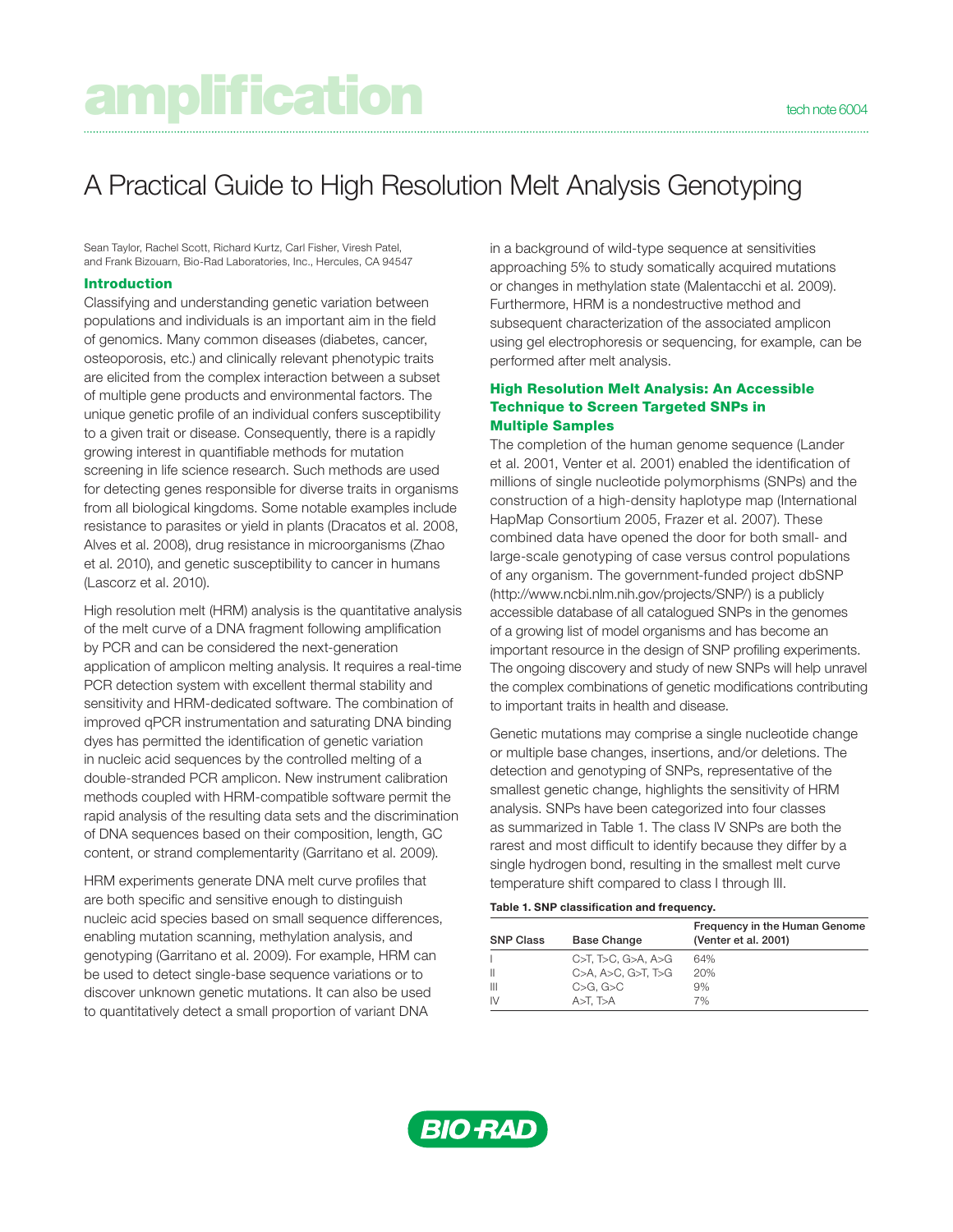In order to perform successful HRM experiments and reliably detect subtle and rare sequence variants, such as Class IV SNPs, careful experimental design and HRM-specific analysis tools are required.

Processing Melt Curve Data for High Resolution Melt Analysis Melt curves are run routinely for qPCR experiments to ensure primer specificity, with data typically collected over a temperature range between 65 and 95ºC in 0.5ºC increments. For HRM experiments, data are generally collected at narrower temperature increments than for standard melt curve protocols, commonly in 0.2ºC increments. Depending on the particular template and experimental conditions, the increased density of data points collected can assist with melt profile generation and subsequent sequence discrimination. HRM software is then used to identify areas of stable pre- and post-melt fluorescence intensity from the HRM curve (Figure 1A). These signals are then automatically normalized to relative values of 1.0 and 0, respectively (Figure 1B), eliminating differences in background fluorescence and increasing the ability to detect subtle melt profile differences. Both melting temperature shifts and curve shape are used to identify sequence differences. Homozygous allelic/sequence variants are typically characterized by the temperature (x-axis) shift observed in an HRM melt curve (Figure 1, red and blue traces), whereas heterozygotes are commonly characterized by a change in melt curve shape generated from basepairing mismatches (Figure 1, green trace) generated as a result of destabilized heteroduplex annealing between some of the wild-type and variant strands. Analyzing the data in temperature-shifted view can assist in discriminating these duplex types.

HRM data are often plotted using a difference curve to visually magnify the melt profile differences between different clusters of the same genotype (Figure 1C).

#### HRM-Compatible Instrumentation

Various designs of HRM-compatible qPCR instruments are available. Access to the following features enables rapid generation of robust HRM data:

- Flexible input sample volume compatible (5–50 µl)
- Standard 96- or 384- well format for increased throughput and streamlined reagent dispensing
- Gradient-enabled thermal block for fast reaction optimization
- No requirement for proprietary dyes, consumables, or reagents
- Fast and uniform thermal control with proven ability and sensitivity to resolve class I through IV SNPs







Fig. 1. HRM melt curve analysis. Data were generated using the CFX96™ real-time PCR detection system and analyzed using Precision Melt Analysis™ software. Pre-melt (initial) and post-melt (final) fluorescence signals of all samples (A) were normalized to relative values of 1.0 and 0 (B). Curve differences were magnified by subtracting each curve from the most abundant type or from a userdefined reference (C). RFU, relative fluorescence units.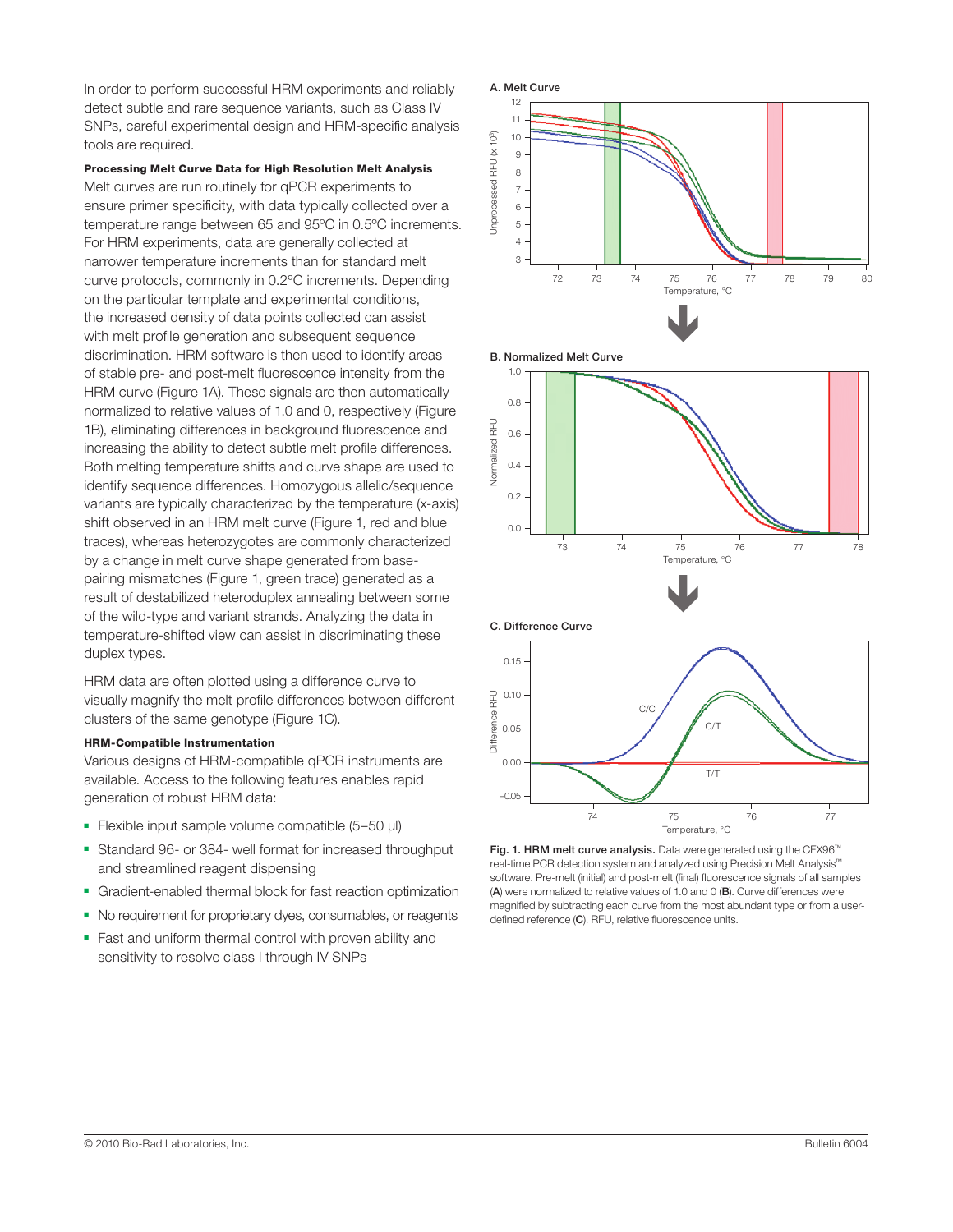While all qPCR instruments are packaged with analysis software, not all software packages are suitable for HRM analysis. HRM-compatible software should allow the user to:

- Compare and combine data from multiple experiments by combining run results into a single melt study
- Display a plate view for easy identification of sample genotypes
- Share analysis settings among experiments
- Analyze multiple experiments from a single plate
- View all charts in a single window for simplified data analysis and interpretation

#### Experimental Design Considerations for Successful High Resolution Melt Analysis Sample Selection and Quality Control

qPCR with HRM analysis is a robust technology but, as with most assays, good sample preparation will result in solid, quantifiable data. To ensure quality data, the following points should be considered when preparing DNA for HRM.

- 1. Target sample purity with  $A_{260/280}$  and  $A_{260/230}$  ratios in the range of 1.8–2.2 and 1.6–2.4, respectively, is recommended.
- 2. DNA integrity should be examined by gel electrophoresis to ensure the presence of undegraded, high molecular weight DNA fragments.
- 3. Although a DNA sample may display good integrity and apparent purity, appropriate reference gene(s) amplification is beneficial as an internal positive control and to normalize for concentration variation between samples.
- 4. The EDTA concentration should be minimized in the DNA solution because EDTA can interfere with the activity of some of the enzymes used in the downstream reactions, particularly when at high concentrations (>0.5 mM).

#### HRM-Compatible Saturating Dyes

HRM analysis relies upon the ability to analyze subtle changes in melt kinetics that typically require a dsDNA intercalating, saturating dye (Figure 2). These dyes are much less inhibitory to PCR than SYBR® Green I and, consequently, can be used at higher (saturating) concentrations to enable consistent and superior discrimination of PCR-amplified DNA (Monis et al. 2005, Mao et al. 2007). Several dye choices are available, the most prevalent being EvaGreen, LCGreen, SYBR® GreenER™, and SYTO 9.



Fig. 2. Saturating and non-saturating dyes. A, when using a non-saturating dye, such as SYBR® Green I, dye molecules can relocate to unmelted regions of dsDNA during melting of DNA, which results in a small or nonuniform temperature shift in the melt curve; B, when using a saturating dye, the dye molecules from the melted region cannot relocate to the unmelted portion of the fully saturated amplicon, resulting in melt profiles that more accurately reflect DNA sequence.

#### Primer Design and Amplicon Length

Analyzing short DNA amplicons can assist with genotype discrimination in HRM experiments. Wherever possible, analyzing amplicons smaller than 100 bp is preferable, especially when sites with a known polymorphism are investigated. It is possible to detect sequence variations with longer amplicons; however, a single base variation influences the melting behavior of a 50 bp amplicon more than a 100 bp amplicon (Figure 3). Reducing amplicon size increases the difference in signal at a given temperature (maximal at the melting temperature  $[T_m]$ ) between two sequences that differ at only one nucleotide position. This in turn will increase the statistical confidence in calling particular SNPs between samples to give data of higher reliability for publication.

A number of programs are available to help design primer pairs and pick target sequences. Primer-BLAST (http://www.ncbi.nlm.nih.gov/tools/primer-blast/index. cgi?LINK\_LOC=BlastHomeAd), a freeware option for designing oligonucleotides, is a program developed by the National Center for Biotechnology Information that uses the algorithm Primer3. Primer sequences are compared to the user-selected databases to ensure they are unique and specific for the gene of interest. Beacon Designer (PREMIER Biosoft International), a commercially available program, is also recommended. Beacon Designer designs HRM-specific primers that flank an SNP of interest so that the shortest possible amplicons with detectable melting temperature variation are generated. It is good practice to design and validate three sets of primers to increase the chances of identifying a highly robust pair.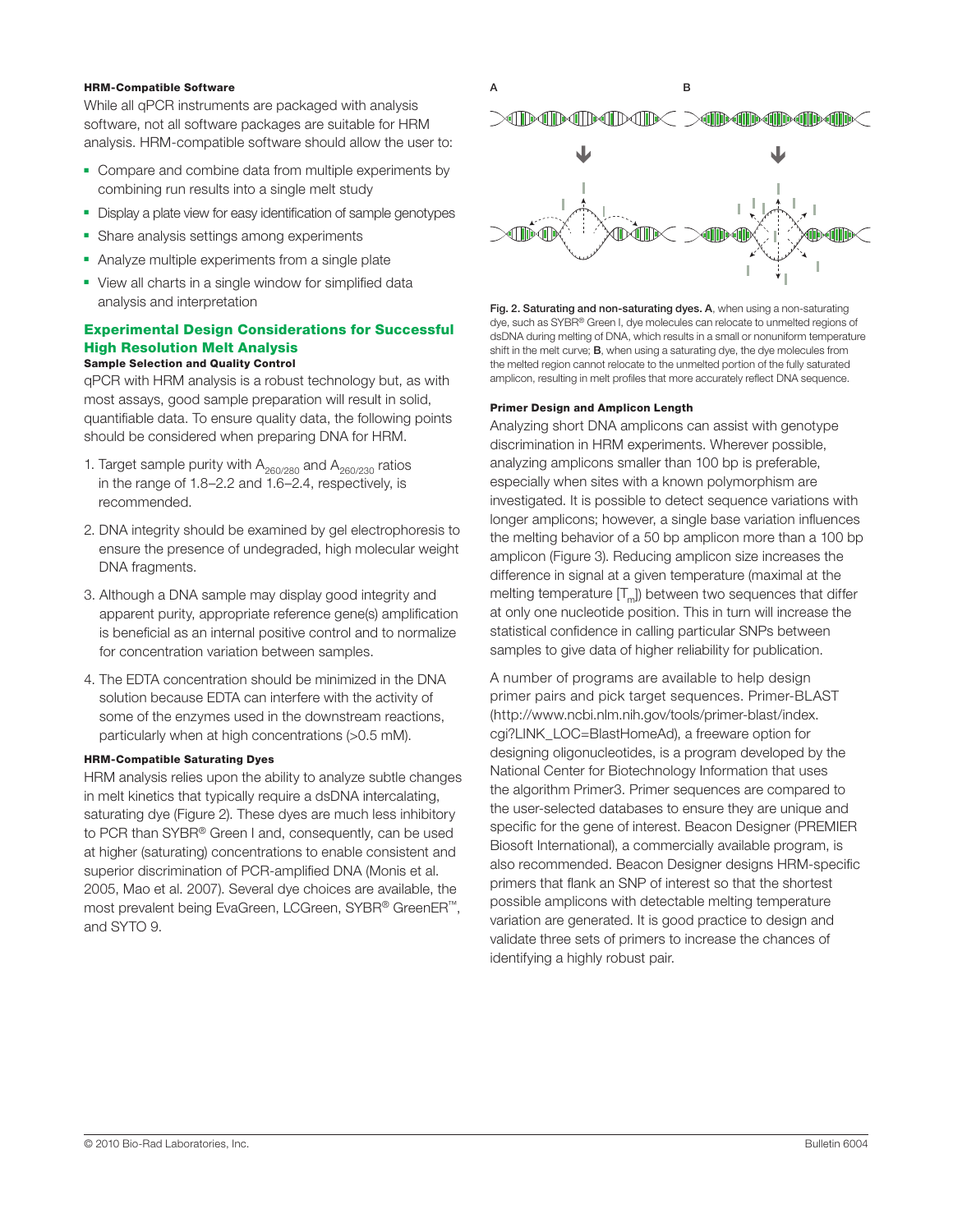

Fig. 3. Effect of amplicon size on melt curves. Difference plots for melt curves of 50 bp (A) and 100 bp (B) amplicons of wild type (A/A, —), heterozygote (A/T, —), and homozygote SNP (T/T, —) are compared. Clustering and the confidence percentage are increased by using smaller amplicons. Each trace represents a replicate. RFU, relative fluorescence units.

Inconsistent data may be the result of secondary structures in single-stranded or partially denatured DNA. Amplicon sequences should be tested with MFOLD (http://mfold. bioinfo.rpi.edu/cgi-bin/dna-form1.cgi) to ensure they do not form secondary structures during PCR that can increase the complexity of melting profile interpretation. The DINAMelt server (http://dinamelt.bioinfo.rpi.edu/download.php) is also a useful tool to assess target melt domain complexity.

#### PCR Reaction Optimization

The success of HRM analysis depends on the quality of the individually amplified PCR products as much as the post-PCR melting protocol and the specific sequence under investigation. Each experimental parameter must be controlled and highly reproducible from sample to sample to ensure successful and reproducible results. Analyzing real-time PCR amplification data prior to HRM analysis can be extremely useful when troubleshooting HRM experiments. Consider the recommended guidelines below for the development of successful HRM experiments.

- 1. Amplicon quality. HRM software may not be able to discriminate nonspecific reaction products if their melt profiles are similar to the target sequence of interest. Ensure only target amplicons of interest are being amplified by generating post-amplification low resolution melt profiles (0.5°C steps) and, ideally, assessing PCR products from each primer pair using agarose gel electrophoresis.
- 2. Use sufficient amplification template. Samples should have a threshold or quantification cycle  $(C_{q})$  less than 30 cycles. Products that amplify late due to limited starting template amount, template degradation, or PCR inhibition produce variable HRM results.
- 3. Normalize input template concentration. For best results, the amount of template added to the reaction should be consistent. Normalize the starting concentrations so that all amplification plots are within three  $C_{\alpha}$ s of each other, that is, within less than a 10-fold range of one another.
- 4. Use an optimized annealing temperature and reaction efficiency. Annealing temperature has a great impact on reaction specificity and efficiency. Efficient and robust reactions generate reproducible data. Reactions should be optimized using a temperature gradient to determine the appropriate annealing temperature. Test primers and samples for reaction efficiency, which should be between 90 and 110%.
- 5. Check for aberrant amplification plots. Carefully examine amplification data for abnormal amplification curve shapes. A curve with a jagged log-linear phase or one that reaches a low signal plateau compared to other reactions can indicate poor amplification or a fluorescence signal that is too low for analysis. Unsuccessful amplification can be caused by reaction inhibitors, too little dye, or incorrect reaction setup. HRM from such samples can cause low resolution and poor or inconsistent classification.
- 6. Normalize input amplicon concentrations. DNA fragment concentration affects its melting temperature. Ensure every reaction has amplified to the plateau phase for reliable and reproducible melt comparisons.
- 7. Ensure sample-to-sample uniformity. Within an experiment, samples must be of equal volume and contain the same concentration of binding dye. DNA melting behavior is affected by salts in the reaction mix, so the concentration of buffer,  $Mq^{2+}$ , and other salts should be as uniform as possible in all samples.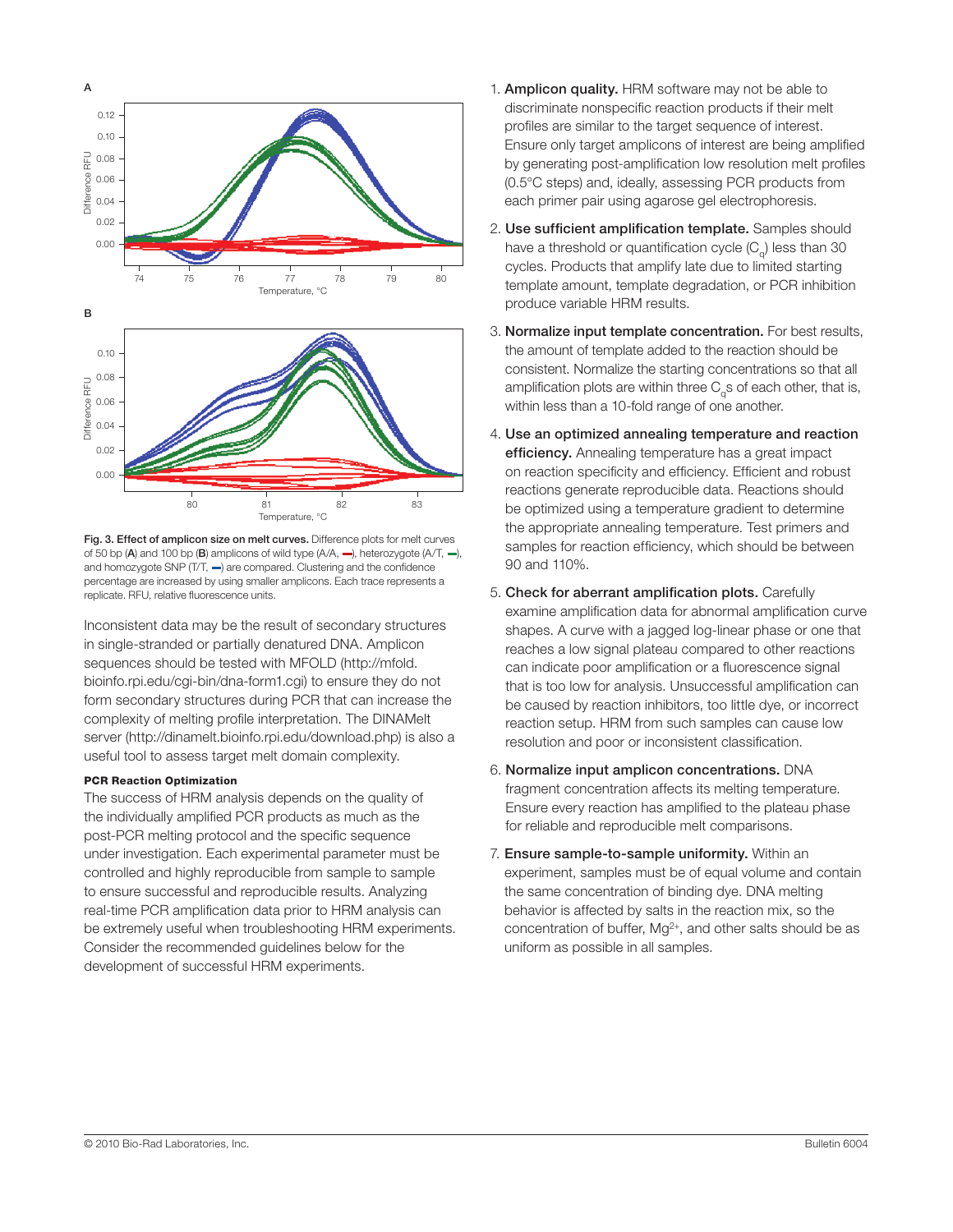by capturing HRM data points over at least a 10°C (or greater) window, centered over the observed melting temperature of the amplified product. A good HRM analysis software, such as Precision Melt Analysis software from Bio-Rad, will help automate most of these processes to ensure consistent data analysis between samples.

8. Allow sufficient data collection for normalization of pre- and post-melt regions. For easier data interpretation and results with tighter replicates, sufficient baseline data

#### **Conclusions**

HRM is a low-cost, readily accessible technique that can be used to rapidly analyze multiple genetic variants. Careful sample preparation and planning of experimental and assay design are crucial for robust and reproducible results. Following the guidelines above will assist in the development of such assays.

#### **References**

Alves DM et al. (2008). Development and use of single nucleotide polymorphism markers for candidate resistance genes in wild peanuts (Arachis spp). Genet Mol Res 7, 631-642.

Dracatos PM et al. (2008). Discovery and genetic mapping of single nucleotide polymorphisms in candidate genes for pathogen defence response in perennial ryegrass (Lolium perenne L.). Theor Appl Genet 117, 203-219.

Frazer KA et al. (2007). A second generation human haplotype map of over 3.1 million SNPs. Nature 449, 851-861.

Garritano S et al. (2009). Determining the effectiveness of high resolution melting analysis for SNP genotyping and mutation scanning at the TP53 locus. BMC Genet 10, 5.

International HapMap Consortium (2005). A haplotype map of the human genome. Nature 437, 1299-1320.

Lander ES et al. (2001). Initial sequencing and analysis of the human genome. Nature 409, 860-921.

Lascorz J et al. (2010). Genome-wide association study for colorectal cancer identifies risk polymorphisms in German familial cases and implicates MAPK signalling pathways in disease susceptibility. Carcinogenesis 31, 1612-1619.

Malentacchi F et al. (2009). Quantitative evaluation of DNA methylation by optimization of a differential-high resolution melt analysis protocol. Nucleic Acids Res 37, e86.

Mao F et al. (2007). Characterization of EvaGreen and the implication of its physicochemical properties for qPCR applications. BMC Biotechnol 7, 76.

Monis PT et al. (2005). Comparison of SYTO9 and SYBR Green I for real-time polymerase chain reaction and investigation of the effect of dye concentration on amplification and DNA melting curve analysis. Anal Biochem 340, 24-34.

Venter JC et al. (2001). The sequence of the human genome. Science 291, 1304-1351.

Zhao F et al. (2010). Sequencing and genetic variation of multidrug resistance plasmids in Klebsiella pneumoniae. PLoS One 5, e10141.

Beacon Designer is a trademark of PREMIER Biosoft International. EvaGreen is a trademark of Biotium, Inc. GreenER, SYBR, and SYTO are trademarks of Molecular Probes, Inc. HRM is a trademark of Corbett Life Science. LCGreen is a trademark of Idaho Technology Inc.

Bio-Rad's real-time thermal cyclers are licensed real-time thermal cyclers under Applera's United States Patent Number 6,814,934 B1 for use in research, human in vitro diagnostics, and all other fields except veterinary diagnostics.

Bio-Rad's real-time thermal cyclers are covered by one or more of the following U.S. patents or their foreign counterparts owned by Eppendorf AG: U.S. Patent Numbers 6,767,512 and 7,074,367.

Information in this tech note was current as of the date of writing (2010) and not necessarily the date this version (rev A, 2010) was published.